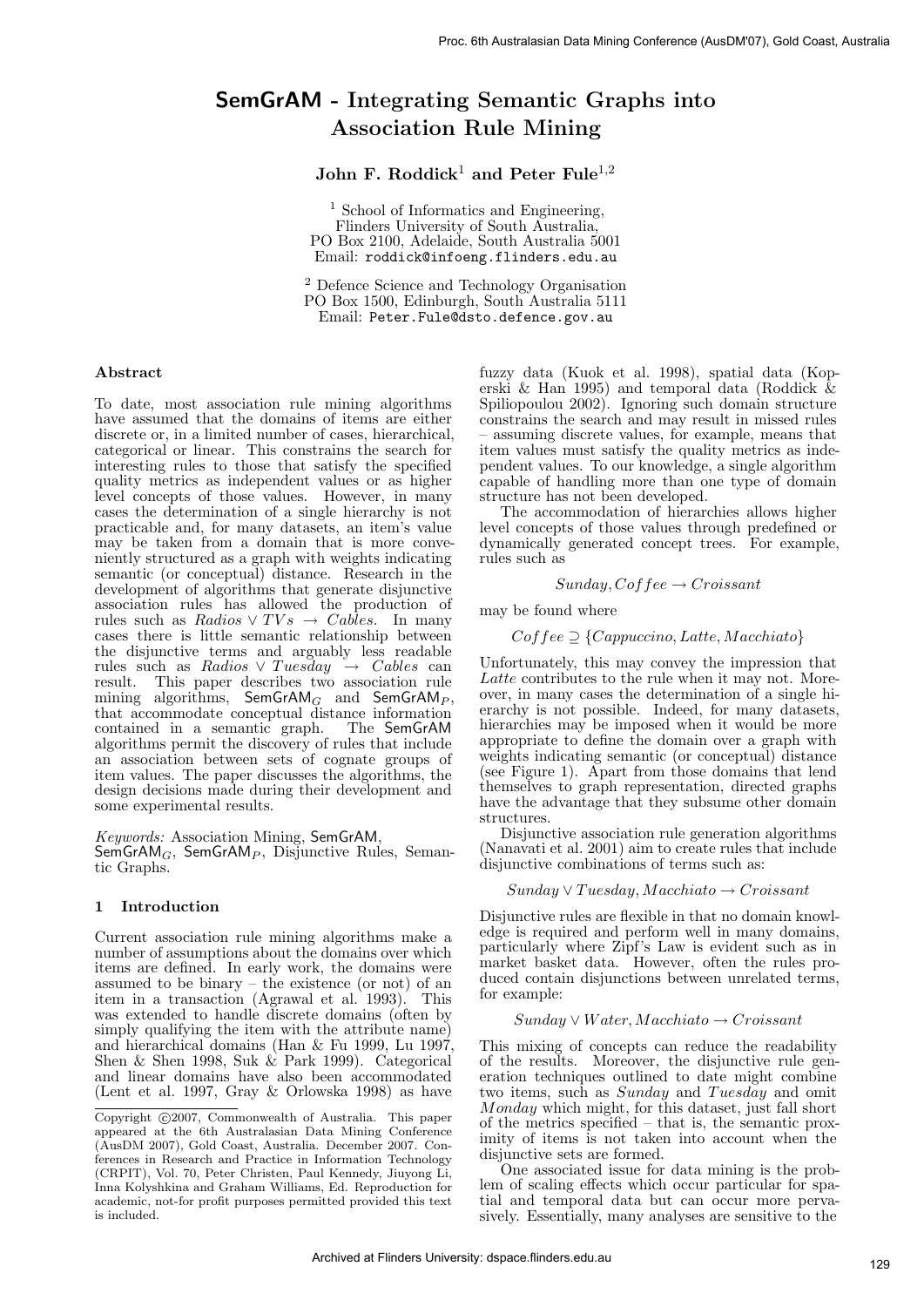length, interval, area, volume or metric over which a variable is distributed. Often termed the Modifiable Areal Unit Problem (MAUP), or the Ecological Fallacy, it is an important characteristic in many problems (Openshaw 1983). Put simply, the granularity chosen for data collection determines which spatial or other phenomena can be identified. If spatial data are aggregated then the larger the unit of aggregation the more likely attributes will be correlated. Moreover, by aggregating into different groups you can get different results. Importantly for data mining, attributes which exist in the data at one level of support can vanish at coarser or finer scales, or other orientations. Thus the development of an algorithm capable of aggregating data at the level of significance is important.

In this paper we propose two algorithms<sup>1</sup>, Sem- $GrAM_G$  and  $\overline{S}emGrAM_P$ , that are able to use conceptual distance information, contained in one or more semantic graphs, within an association rule mining system to produce association rules with a new type of item grouping. The algorithms dynamically join elementary items into composite *itemgroups* within the itemsets. The itemgroup thus formed represents a disjunctive aggregation of a number of items that are similar, as determined by the semantic graph. The increased support of itemgroups, and that of the resulting itemset, can be calculated to find association rules from the itemset. In effect, itemgroups allow for specialised disjunctions of similar items in a single association – a particular form of disjunctive rule (cf. (Nanavati et al. 2001)). For example:

#### $[Tွuesday, Wednesday], Cappuccino  $\rightarrow$  Croissant$

In SemGrAM, more than one semantic graph can be used. In order to disambiguate the reason for an itemgroup's construction, where there is need, the graph is noted. For example,

 $[Adelaide, California]_{Weather} \rightarrow Wine$ 

or

## $[Montana, Idaho]$  $Proximity \rightarrow Black Bear$

The advantages of such an approach include the following:

- A finer granularity of the items able to be included in the source data set without loss of succinctness in the resulting rule. Unlike presupplied hierarchies, the items included in an itemgroup are determined dynamically and thus can be constructed to include only items that contribute to the rule in a meaningful way,
- The ability to adopt different sets of conceptual distances for different tasks over the same dataset,
- The capture of itemsets that are otherwise below threshold but nevertheless contain useful information when items are joined,
- The ability to incorporate domains that are more complex than those already accommodated. That is, to capture semantics of trees, circular lists, and so on as a result of the subsuming semantics of graphs. Moreover, there is the ability to accommodate multiple domain structures such as lists of trees,
- Its use in text mining to consolidate terms with similar meaning but differing representation (qv. (Mooney et al. 2006)), and
- The clustering of rules with spatial attributes within them (accommodating some of the advantages of the work of Lent et al. (1997)).

Figure 1 shows some examples of semantic graphs that present domain knowledge. Using the Stock Description graph (Figure 1(a)), consider a set of results containing one itemset that includes ottoman and a second including sofa with the remainder of the itemset in common. If both itemsets fall below the support threshold we can use the information in the semantic graph to determine that an ottoman is similar to a sofa and create a new itemgroup – [sofa, ottoman] – as an abstraction of the two similar items. The new itemset incorporating the itemgroup will have a higher support, possibly meeting the support threshold. That itemset, and any resulting rules, effectively captures information about a concept made from the itemgroup formed by a joining the two items.

## 2 Related Work

This approach differs from previous research. For example, the work of Srikant  $\&$  Agrawal (1997) uses an unweighted is-a (directed acyclic graph) hierarchy. In this work we allow the use of weighted graphs and remove the acyclic condition. The difference is significant and results not only in a different algorithm being needed but also in rules possessing a different semantic structure.

Multi-level association rule algorithm research (Han & Fu 1999, Shen & Shen 1998, Ong et al. 2001) also differs from that outlined here. Han and Fu, for example, develop a top-down approach using a priori supplied hierarchies. While our approach requires the semantic graph to be supplied, the itemgroups discussed here are developed dynamically and, significantly, for  $\mathsf{SemGrAM}_G$  may differ from rule to rule. There is further discussion of related work in Section 2. Informally, the process we adopt is the aggregation of items into itemgroups in cases where two or more k-itemsets do not possess the required support by themselves but where all the items in the itemsets are either identical or pairwise conceptually similar. This is discussed in detail in Section 3.3.

The idea of grouping association rules has been explored previously. For example, Lent et al. cluster association rules to find more general associations (Lent et al. 1997). Their system provides for association rules that contain quantitative attributes which are clustered, as a individual points, on a two dimensional plane. The plane is constructed from the quantitative linear attributes found in the rules with the clusters representing the groups of rules. The research presented in this paper clusters both categorical and non-categorical attributes within the itemsets and thus the work of Lent et al. is complementary to this work.

An algorithm for creating disjunctive association rules has been presented by Nanavati et al. (2001). Their work inspects itemsets creating generalised disjunctions without using semantic graphs. As such, their work is on the one hand more flexible (as no graph is needed) but may also be too general as it produces rules without reference to the conceptual distance between items, and thus may group dissimilar items.

Mining with level wise abstraction (Han & Fu 1999, Ceglar et al. 2005) is also similar in that the rules that are created contain items that are an abstraction of lower level items. The level wise approach

<sup>&</sup>lt;sup>1</sup>Where there is no necessity to distinguish between  $\mathsf{SemGrAM}_G$ and  $\mathsf{SemGrAM}_P$  we simply refer to them as  $\mathsf{SemGrAM}.$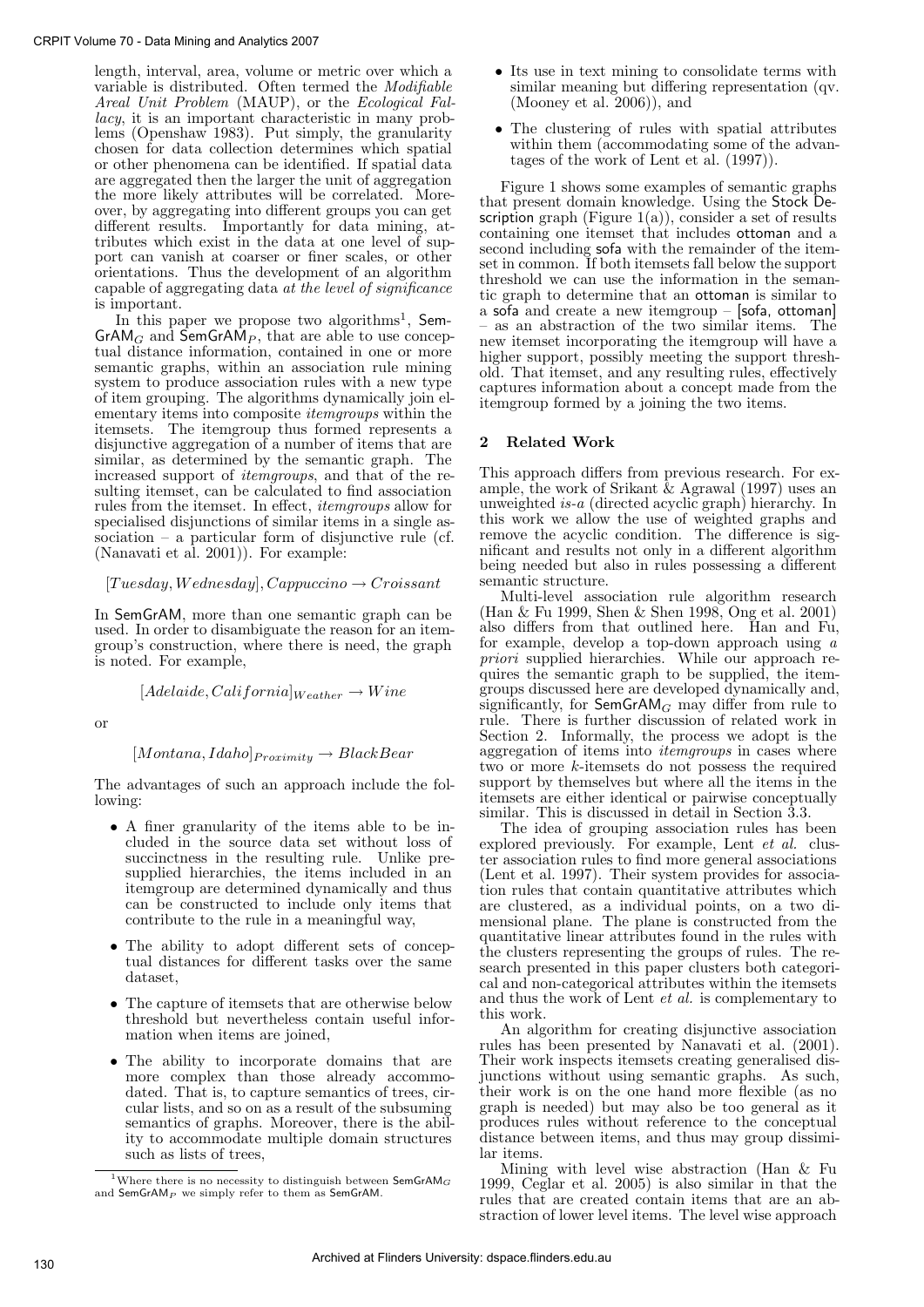

Figure 1: Situations in which graphs are used can be common.

requires a hierarchy containing the items as leaf nodes and adjusts the support threshold for the level of abstraction of the component items. The research presented here uses a semantic graph to combine items dynamically, so that they rise to meet an unchanging support threshold. Hierarchies are, of course, special cases of semantic graphs and some of the ideas presented by Han, Fu and others are applicable here also.

In other work, Han et al. (1997) present a system that constructs a hypergraph based on the confidence of association rules, then clusters the items by partitioning the graph. Further research by Guha et al. (1999) indicates that the algorithm breaks down in certain cases. Guha et al. present the ROCK algorithm for clustering transactions. The links counting algorithm they present could have been used to generate the distance matrix presentation for the SemGrAM algorithm discussed later.

In terms of other higher order algorithms, Kosters et al. (1999) describe a system that clusters transactions based on the association rules generated from them. It takes the rules with the highest support, using the antecedents as the clusters for the transactions, to create a hierarchical clustering scheme for the data set. Similarly, Ertöz et al.  $(2002, 2003)$ present a nearest shared neighbour approach to clustering documents which is based on an algorithm by Jarvis & Patrick (1973).

Finally, Mazlack & Coppock (2002) present research into data preparation techniques involving the partitioning of the values of the input data set to help produce better results. The ideas presented focus on attributes with qualitative values and the best methods of partitioning those values globally. The work presented here partitions categorical attributes into new items that best suit the generation of new results *for each subset of itemsets*, although it should be noted that the granularity of partitioning of noncategorical attributes influences the results of the algorithm presented here.

## 3 Algorithm Design and Description

### 3.1 Semantic Graphs

The advantage of graphs is that they subsume all other structures including lists and trees with weighted uni-directional graphs being the most general. Importantly, although they are not used widely, semantic graphs are not uncommon – WordNet (Fellbaum 1998, Budanitsky & Hirst 2000), Roget's Thesaurus (Jarmasz 2003), colour chart comparisons (CMYK / RBG / websafe / proprietary descriptions ...), geographic features, and so on provide a substantial resource and are readily available. Importantly, many such resources are not readily accommodated in a hierarchy and thus multi-level association rule mining solutions cannot be employed.

In addition, the MAUP (discussed earlier in Section 1) is accommodated by allowing graphs of different scales to be used with a fixed support threshold. That is, regardless of the granularity, rules with the predefined interest level will be reported.

For the purposes of this work graphs are assigned to a family with those in the same family able to be combined when creating an itemgroup. For example, consider the three semantic graphs – html colours, colour descriptions and geographic markers. A node in the html colour graph, say xFFA500, is comparable to the description orange and thus distances in the two graphs are aggregative. Such graphs are considered to be in the same family. Values in the third, geographic markers, are not comparable and would thus be placed in a different family.

In SemGrAM we allow graphs to be combined within each family as long as the edge weights can be normalised. In practice, we assume all graphs to be in different families unless two points of contact are specified between two graphs. Using these two points, the relativities between the weights used in each graph can be checked against the value of the *traversal threshold*  $\tau$  (discussed in the next section).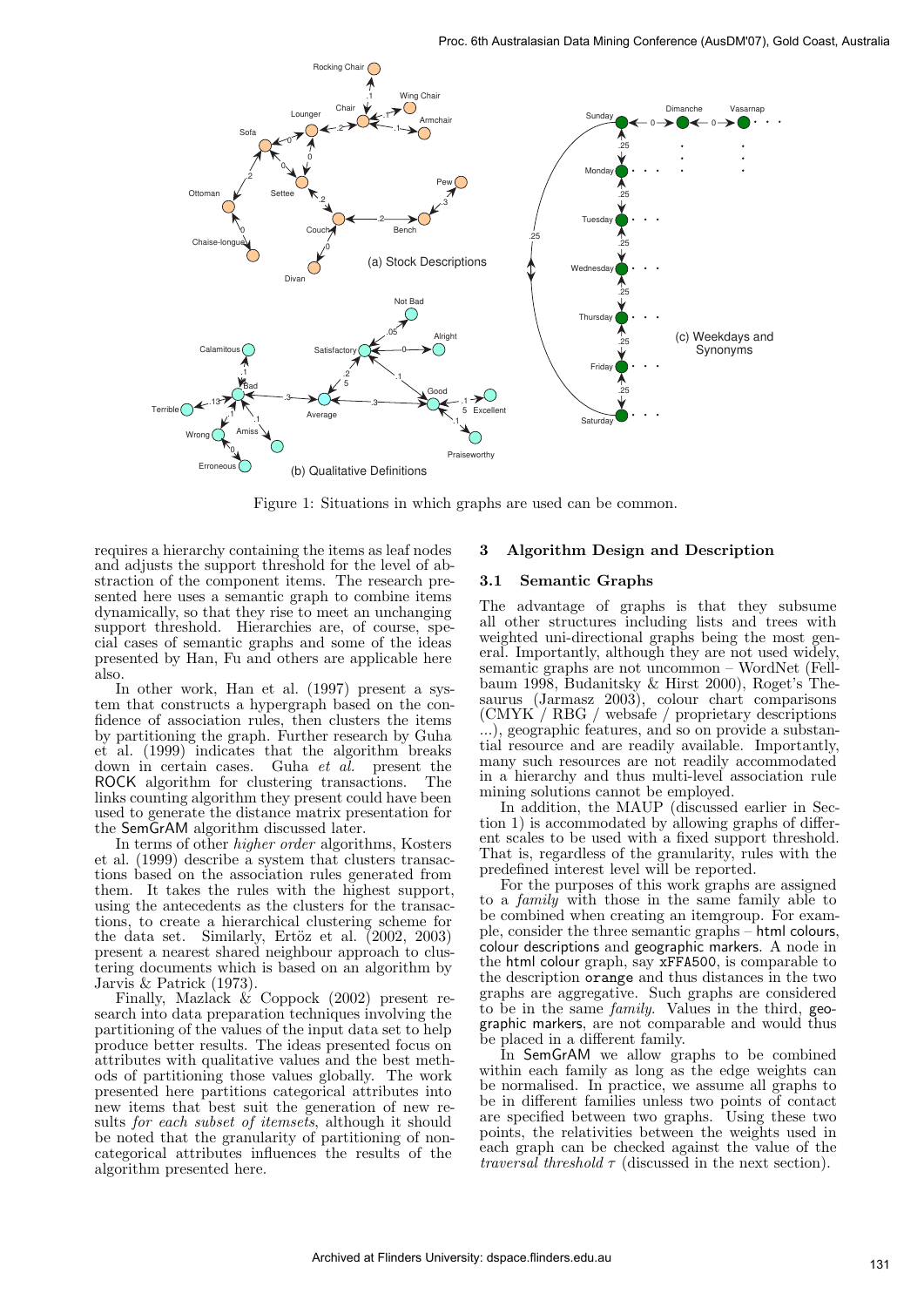#### 3.2 Terminology

The input dataset consists of a finite number of transactions each containing a subset of the finite number of items S,

$$
S = \{i_1, i_2, \ldots, i_n\}
$$

Each item  $i_j$  is provided either as a simple value (eg.  $Blue)$  or as an attribute.value pair (eg.  $Color. Blue)$ . If the former is used, the prefix can be used to determine which families of graphs are appropriate for that item. In SemGrAM, we correlate graph families to attribute names through a simple list.

The input data is provided as transactions, with each transaction  $T_i$  containing a variable number of non-repeated items from S,

$$
T_x = \{i_{x_1}, i_{x_2}, \dots, i_{x_q}\} : \forall i_j \in S, q \ge 1
$$

Each transaction generally contains significantly fewer items than are present in S, i.e.  $q \ll n$ .

An *itemgroup*  $G_i$  is a set of elementary items  $[i_1 \dots i_n]$ <sub>Γ</sub> grouped for the purposes of itemset formation by virtue of their proximity in semantic graph Γ. The *itemgroup*  $G_i$  is then considered an atomic item within any *itemset*  $I_j^2$ . Itemsets can consist of either or both of elementary items or itemgroups, (i.e.  $I_j = \{i_1 \dots i_m, G_1 \dots G_n\}$  however, once grouped, an itemgroup is treated as an atomic item for all subsequent purposes with respect to that itemset. Thus for the example above, the itemgroup [sofa, ottoman $]_{Stock}$  might be contained within the itemset {Green, [sofa, ottoman] $_{Stock}$ }. Note that the grouping of items  $[i_1 \dots i_n]$  as an itemgroup in  $I_j$  does not imply that they will be grouped in the same way in some different itemset  $I_k$ .

A semantic graph  $\Gamma_i$  is defined as a weighted, directional graph. Formally, each graph is a 4-tuple

$$
\Gamma = \{S, E, \tau, \Phi\}
$$

where a subset of the items in  $S$  are represented by nodes in the graph. The set of edges

$$
E = \{e_1, e_2, \ldots, e_k\}
$$

with each edge

$$
e = \{i_x, i_y, d\} : \forall i_j \in S, \, 0 \le d \le \tau
$$

between the nodes represents a semantic distance between the items in the context of that graph. Each edge has a distance d representing the strength of the relationship between the two items it connects, higher values indicating a more distant or weaker relationship and zero indicating a synonym<sup>3</sup>. Any edge with a traversal distance greater than the maximum defined *traversal threshold*  $\tau$  is excluded from  $\Gamma_i$ . Each graph is assigned to a family  $\Phi_i$ .

Items omitted from the graph (or included without a connecting edge) are assumed to be dissimilar (i.e. to have infinite distance between them). The *traversal threshold*  $\tau$  is used to normalise distances across multiple graphs, making the scale used in the construction of the graph unimportant.

Semantic graphs are created either from expert knowledge of the context from which input dataset  $S$  is taken or are extracted from generally available knowledge. In SemGrAM, the graphs are stored as a dataset of triples  $\langle i_x, i_y, d \rangle$ , from which transitive distances are obtained recursively.

#### 3.3 The SemGrAM Algorithms

While the ideas behind SemGrAM are common, this section describes two distinct algorithms,  $\mathsf{SemGrAM}_G$ and  $SemGrAM_P$  and discusses some of the design decisions. SemGr $AM_G$  is a flexible, but greedy algorithm while  $SemGrAM_P$  is more efficient but imposes some constraints on the ruleset discovered. Specifically,

- **SemGrAM**<sub>G</sub> operates in a greedy manner by aggregating appropriate itemsets that have a support that falls just under the minimum support threshold. As a result,  $SemGrAM_G$  is able to use the semantic information to combine itemsets in different ways for different sets of rules. It is also independent of the underlying itemset generation algorithm.
- **SemGrAM**<sub>P</sub> operates parsimoniously by amending FP-Trees and is thus more efficient but results in a ruleset where the same merger of items into an itemgroup may appear in multiple rules. Sem- $GrAM<sub>P</sub>$  is at present based on the manipulation of FP-Trees and thus tied to FPGrowth (Han et al. 2000).

As for all association rule mining routines, the SemGrAM algorithms mine transactions to find common and significant co-occurrences of items<sup>4</sup>. Association rule mining routines typically utilise, inter alia, a support metric  $\sigma$ , which indicates the frequency of the co-occurrence of the items contained within each itemset,

$$
I_x = \{i_{x_1}, i_{x_2}, \dots, i_{x_m} \mid \forall i \in S, m \ge 1\}, \sigma
$$

where  $m$  indicates the cardinality of the itemset. The itemset can be viewed as an intersection of the items it contains where the support indicates the strength of the intersection.

SemGrAM uses three user defined support thresholds.

- 1. The traditional support threshold  $(\sigma)$  that applies to all itemsets. If the support of any itemset is less than this threshold then the itemset is not used for rule production and thus not reported in the final set of results.
- 2. A near support threshold  $(\beta)$  to partition itemsets of low cardinality, with itemsets that have support between  $\sigma$  and  $\beta$  termed near support itemsets or nsi's. The range of support values between the normal and near support values is termed the *near support range*<sup>5</sup>.
- 3. An *itemgroup cohesion threshold*  $(\gamma)$ . When an itemgroup is created the cohesion of the group is assessed, and if below  $\gamma$  is removed from consideration. Finding itemgroups is an optimisation problem that balances the potential gain in support through grouping the items with the loss of semantic precision (the cohesion) as items are added. For example if an item was defined over a graph of colour hues, red would be similar to crimson and vermilion, and may be grouped if the circumstances suggested it. If the itemset containing this itemgroup was still unable to reach the regular support, it may need to widen the semantics of the itemgroup by using other higher support items that were conceptually more distant. If pink, for example, had a high support

<sup>2</sup>For clarity we use square brackets for itemgroups and curly brackets for itemsets. Where obvious, the suffix indicating the graph is omitted.

<sup>3</sup>The semantic graph traversal concepts are explained in more detail elsewhere (Roddick et al. 2003).

<sup>4</sup>For a full survey of association mining algorithms see the recent survey by Ceglar & Roddick (2006).<br><sup>5</sup>The concept of *nsi*'s has already been investigated for other

purposes in research into incremental association rule mining (Cheung et al. 1996, Rainsford et al. 1997, Kouris et al. 2003, Lee et al. 2005).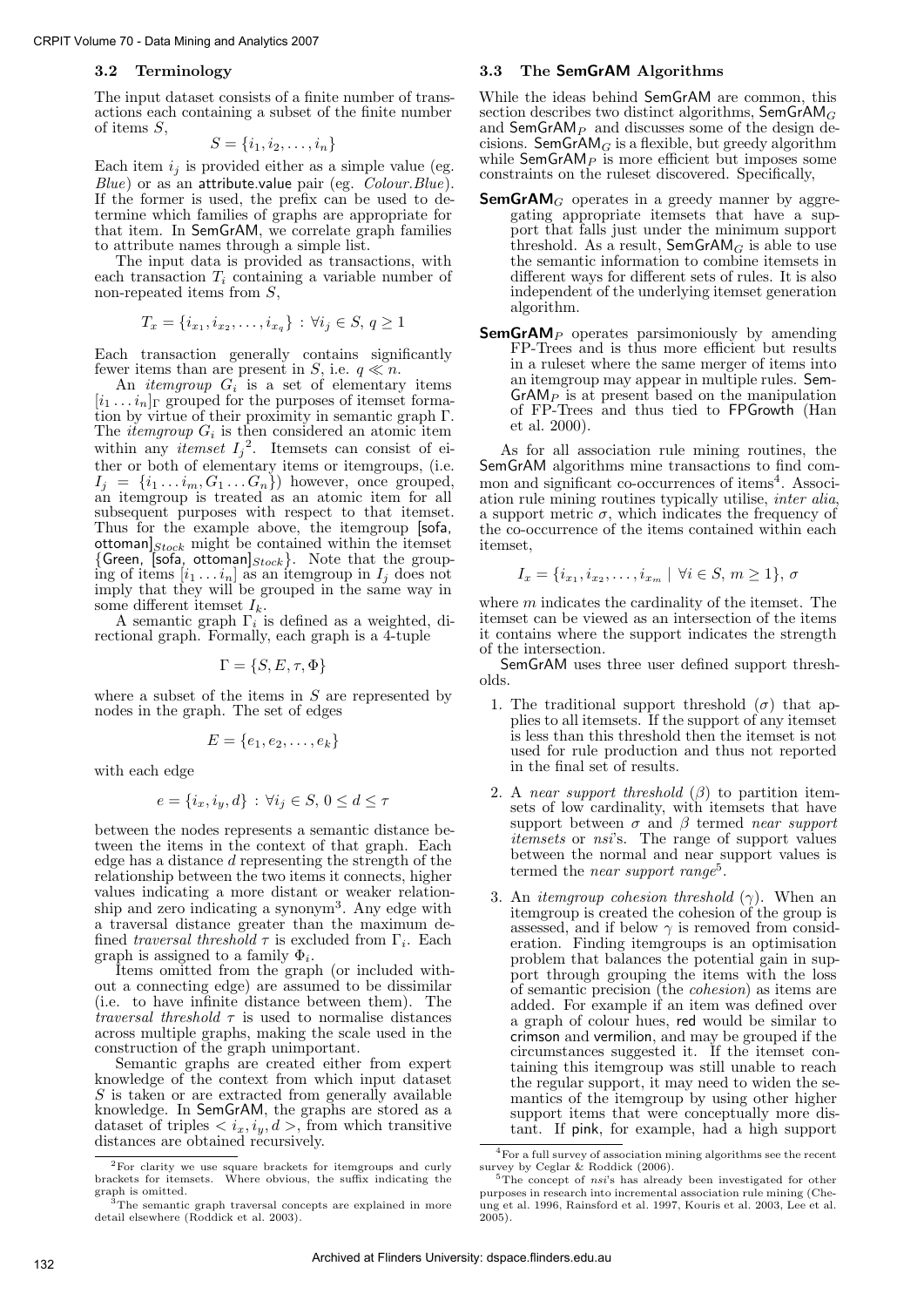it may be beneficial to include it in the itemgroup to help the itemset reach the normal support threshold, but it would start to stretch the semantic cohesion of the itemgroup;  $\gamma$  controls this semantic spread.

The thresholds have been adopted because the cognitive and computational complexity of merging low cardinality itemsets can be high.  $\beta$  and  $\gamma$  thus enable the user to manage the scope of the additional  $itemsets<sup>6</sup>$ .

## 3.3.1 SemGrAM $_G$

The mining algorithm used as a base for  $\mathsf{SemGrAM}_G$ could have been chosen from any of the existing algorithms including, for example, Apriori (Agrawal et al. 1993), FPGrowth (Han et al. 2000) or Eclat (Zaki et al. 1997), as long as the algorithm is capable of supporting the multiple thresholds. In our implementation (see Section 4) we use the FPGrowth algorithm.

Algorithm 3.1 SemGrAM<sub>G</sub>  $\beta$ -graph construction

```
1: Generate FP-tree<br>
2: for each itemset I_j : \beta \leq support(I_j) < \sigma do<br>
3: add I_j node to β-graph;<br>
4: for each item I_k \in \beta-graph do
5: if |I_j| = |I_k| and diff( I_j, I_k ) = 1 then<br>6: if |I_j| = |I_k| and diff( I_j, I_k ) = 1 then<br>6: x, y = differing values
                  y = differing values
7: for each graph family \Phi_i do<br>8: if graph \Phi_i is applicable to
                   if graph \Phi_i is applicable to both x and y then
9: weight = \infty<br>10: for each gr:
10: for each graph \Gamma_j \in \Phi_i do
11: weight = \min(weight, \frac{dist(x, y, \Gamma_j)}{\tau_{\Gamma_j}})12: end for
13: if weight \leq \gamma then
14: create edge e_{j,k} between I_j between I_k in β-<br>graph labelled with weight
15: end if<br>16: end if
16: end if<br>17: end for
17: \qquad \qquad \text{end} for<br>18: \qquad \qquad \text{end} if
             end if
19<sub>19</sub> end for
20: end for
```
Broadly, SemGrAM<sub>G</sub> re-examines the *nsi*'s in conjunction with information in the semantic graph with a view to forming new itemsets that will meet the normal support threshold. This is accomplished by constructing a  $\beta$ -graph for all nsi's in which the itemsets are nodes and the edges indicate their similarity according to a family of graphs as shown in Figure 2 and as outlined in Algorithm 3.1. Note that there may be more than one edge between a pair of nodes if more than one family of graphs is applicable.

The function diff in Algorithm 3.1 operates in the same way as the confusion matrix of Oommen & Loke (1995), Oommen & Zhang  $(1996)^7$  to examine two same-length itemsets returning the number of differences between them. dist(x, y,  $\Gamma_i$ ) returns the semantic distance calculated (perhaps transitively) between the two nodes x and y in  $\Gamma_i$ . Following the construction of the  $\beta$ -graph, SemGrAM recursively searches the graph and combines the closest nodes.

In the current algorithm, once an itemset's support reaches  $\sigma$  it is removed from further merges (see Algorithm 3.2#13-15). This keeps the cohesion of the itemgroups as tight as possible. If these lines are omitted, the algorithm will produce more rules may have higher support at the expense of items with less

| <b>Algorithm 3.2 SemGrAM</b> <sub>G</sub> $\beta$ -graph traversal           |
|------------------------------------------------------------------------------|
| 1: while edges left in $\beta$ -graph do                                     |
| for each edge $e_{i,k}$ between $I_i$ between $I_k$ in ascending order<br>2: |
| of weight do                                                                 |
| 3:<br>combine node $I_{new}$ creating a new itemgroup containing             |
| x and y                                                                      |
| 4:<br>for each all other edges to $I_{other}$ from $I_i$ or $I_k$ do         |
| 5:<br>weight = average of weights from $I_{other}$ to $I_i$ and $I_{other}$  |
| to $I_k$                                                                     |
| 6:<br>if weight $\leq \gamma$ then                                           |
| 7:<br>create new edge between $I_{new}$ and $I_{other}$ in $\beta$ -graph    |
| labelled with <i>weight</i>                                                  |
| end if<br>8:                                                                 |
| 9:<br>delete edge between $I_{other}$ and $I_i$ and $I_{other}$ and $I_k$    |
| end for<br>10:                                                               |
| $supp(I_{new}) = supp(I_i) + supp(I_k) - supp(I_i \cap I_k)$<br>11:          |
| if $support(I_{new}) \geq \sigma$ then<br>12:                                |
| 13:<br>Remove all edges connected to $I_{new}$                               |
| end if<br>14:                                                                |
| end for<br>15:                                                               |
| $16:$ end while                                                              |

semantic precision. Finally, rule production is relatively easy as given in Algorithm 3.3.

Algorithm 3.3 Rule Production

- 1: extract rules from FP-tree as per (Han et al. 2000)
- 2: for each nodes  $I_j$  in  $\beta$ -graph do<br>3: if  $support(I_j) \geq \sigma$  then
- 
- 4: extract rule
- 5: end if
- 6: end for

#### $3.4$  SemGrAM<sub>P</sub>

This version of SemGrAM was written to investigate the utility of providing a more efficient algorithm at the expense of some semantic flexibility.  $SemGrAM_P$ inspects the FP-Tree and merges branches that are between  $\sigma$  and  $\beta$  (ie those that would result in nsi's. The effect of merging them in the FP-tree means that the SemGrAM<sub>P</sub> runs more efficiently (in terms of both time and space) that  $\mathsf{SemGrAM}_G$  as can be seen from the experimental results. The algorithm is in two parts - first the FP-tree is modified as outlined in Algorithm 3.3. Second, rules are produced as per (Han et al. 2000). The first part looks for sections of the FP-tree such that can be merged.

|  | Algorithm 3.4 Sem $GrAM_P$ FP-tree traversal |  |  |
|--|----------------------------------------------|--|--|
|--|----------------------------------------------|--|--|

- 1: recursively search the FP-Tree 2: if
- (a) The weight of a node (in the context of what comes above it) is greater than  $\sigma$
- (b) There are at least two children  $(n_1 \ldots n_i)$  of that node such that
- i. they are within the threshold semantic distance  $\gamma$  (ie as per Algorithm 3.1#7-17) AND
- ii. they have weights between  $\sigma$  and  $\beta$  then
- 3: Create a new item representing the itemgroup  $[n_1 \ldots n_i]$
- 4: Merge subtrees of those children using the new item as root
- 5: end if

 $SemGrAM<sub>P</sub>$  is considerably simpler, both to code and execute but it should be noted that the same merging of subtrees may result in the same itemgroup being used in a number of rules.

#### 4 Evaluation of Proof-of-Concept System

To demonstrate the concept, we implemented SemGrAM $_G$  and SemGrAM $_P$  (and for comparison, FPGrowth) in Java and ran experiments on a 1.5GHz Mac PowerPC G4. This implementation has shown it to be tractable and to reveal interesting rules that would otherwise not be reported. Note that the ability to dynamically create itemgroups means that

<sup>&</sup>lt;sup>6</sup>It is possible that the  $\beta$  and  $\gamma$  thresholds could be merged (for example, the support for an itemset might be deprecated as the cohesion decreases) but how this is achieved is large application domain specific and we have chosen to retain the two independent thresholds.

<sup>7</sup>Oommen uses a confusion matrix to determine the probability of striking a wrong key on a keyboard, which can then be incorporated into an edit distance function.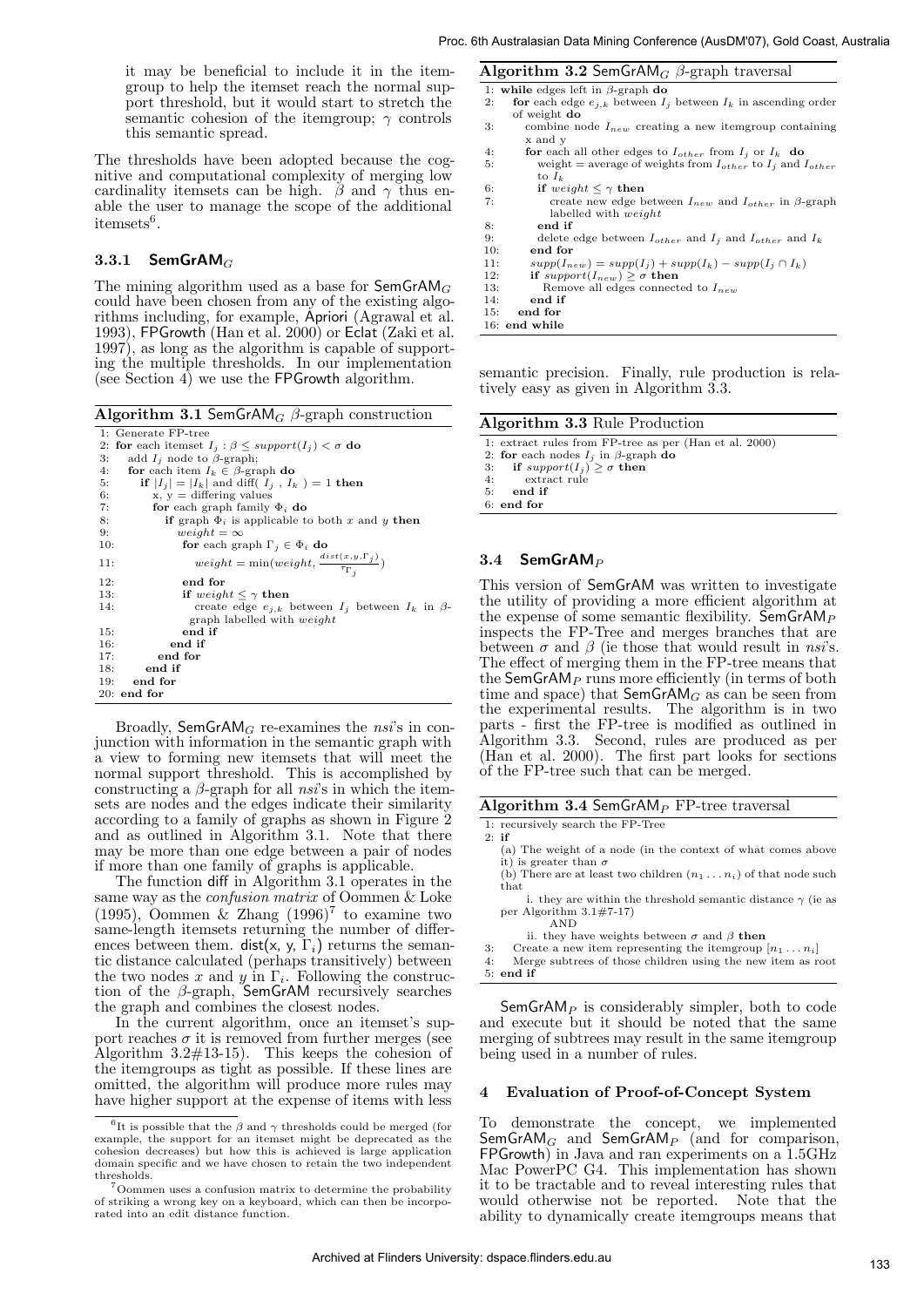

Figure 2: Example β-graph. Note that the different graphs for Hue and Intensity means that < Red, Armchair,  $$budget > cannot be put in the same itemgroup as < Tea1, Armchair, $budget >.$ 

items can be specified at a lower granularity (although not without affecting performance).

A 487Kb, 10,000 transaction synthetic dataset was constructed together with semantic graphs that covered 25%, 50%, 75% or 100% of the items listed. Results are shown in Figure 3. Two important points to note are that the premium for handling semantic graphs is currently up to 52% (although for a lower coverage and a larger dataset the premium is more reasonable at below 10%). This makes the concept tractable although further efficiencies may be useful. Secondly, the SemGrAM algorithms are linear in the time taken to process each itemset regardless of input file size. On all datasets tested, both  $\overline{\mathsf{SemGrAM}}_G$  and Sem $GrAM_P$  have shown that they scale satisfactorily. Moreover, as the dataset size increases, the cost per itemset reduces. Finally, the effects of changes to the *itemaroup cohesion threshold* ( $\gamma$ ) can be large. As  $\gamma$ increases the interconnection between items accelerates showing the double jump phenomenon reported elsewhere (Spencer 2001).

Currently we limit  $\mathsf{SemGrAM}_G$  to looking for itemsets that vary by a single item. It can easily be seen that there would be cases where itemsets are similar but vary by more than a single item. In principle, the algorithm could be modified to assess the distances between a number of items in a set of itemsets and find the combination of items that creates the minimum distance. For example, the itemsets < Blue, Armchair, \$Budget > and < Teal, Lounger, \$Budget > in Figure 2 might be considered mergable. The issues arise in recording which items made the itemsets similar and making judgments at to whether the itemgroups created make sense semantically. There is, for example, a chance that inappropriate inferences may result.

## 5 Conclusions and Further Research

This paper has outlined two new algorithms for accommodating semantic graphs within association rule mining. In so doing it not only accommodates graph structured domains but also those for which a weighted, directed graph can be used to simulate other domain structures (such as lists and hierarchies). In some respects this work can thus be considered to subsume some earlier work in these areas.

The focus of the proof-of-concept implementation was not on performance but on proving that that the design decision were sound. Nevertheless, the implementation shows that even in this implementation, the premium paid for the extra processing is not excessively high, even in the case of  $SemGrAM<sub>G</sub>$ . In practice, one of the major advantages will be that items can be specified at a lower granularity with the algorithm selecting the most appropriate aggregations.

Further work can be envisaged for the algorithm, some of which is discussed in Section 4. In particular, the work of Nanavati et al. (2001) is complimentary to our work and it is possible that both ideas could be combined in a single algorithm.

The algorithms are currently dependent on the prior definition of the semantic graph. We have not yet investigated automatic generation of the graph or the use of functional (as opposed to enumerated) descriptions of graphs. However, there is pre-existing work in this area which could be utilised.

Since the overhead involved in the user's comprehension of the rules produced can significantly outweigh variations in processing time, it would potentially be useful to provide a good user-interface to the system allowing the full exploration of results through the semantic graph structure. For instance, if a result includes an itemgroup it could allow a one click look-up of the items that are a part of that itemgroup and show their contributions to the support of that itemset. It should be able to display the semantic graph clustering with varying levels of cohesion, possibly with varying clustering algorithms.

The system may also be applicable to the problem of clustering of association rules (cf. Lent et al. (1997)). Specifically, if one of the items is a spatial attribute, such as zip code, then we could potentially generate clusters of rules.

On a broader level, semantic graphs have not been accommodated in many areas of data mining to date and a wider program of research could be considered for which this research would be an example. In particular, sequential pattern mining (Agrawal & Srikant 1995, Srikant & Agrawal 1996) offers an opportunity for enhancement.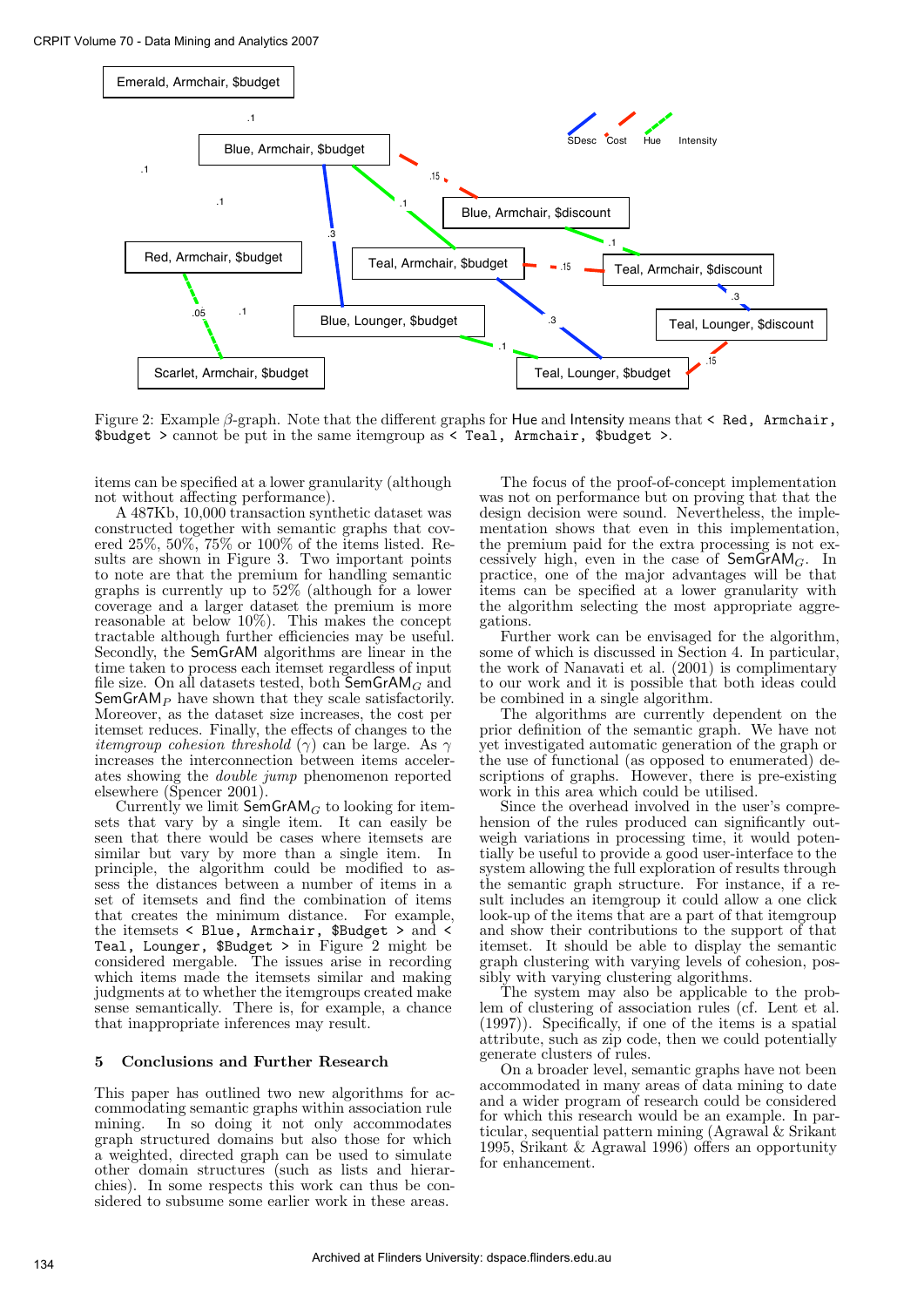

(a) Effect of varying coverage of semantic graph







(c) Effects of varying  $\tau$ 

| Distinct<br>Itemsets | Av. time<br>(mSecs) | $\mu$ s/trans  | $\mu$ s/itemset |
|----------------------|---------------------|----------------|-----------------|
| 15,533               | 4.116               | 2.058          | 0.265           |
| 23.597               | 5,901               | 0.983          | 0.248<br>0.250  |
| 26.245               | 6.482               | 0.810          | 0.247<br>0.253  |
|                      | 20,000<br>28,346    | 4,960<br>7.170 | 1.240<br>0.717  |

(d) Experimental Timing  $(SemGrAM<sub>G</sub>)$ 

Figure 3: Experimental Results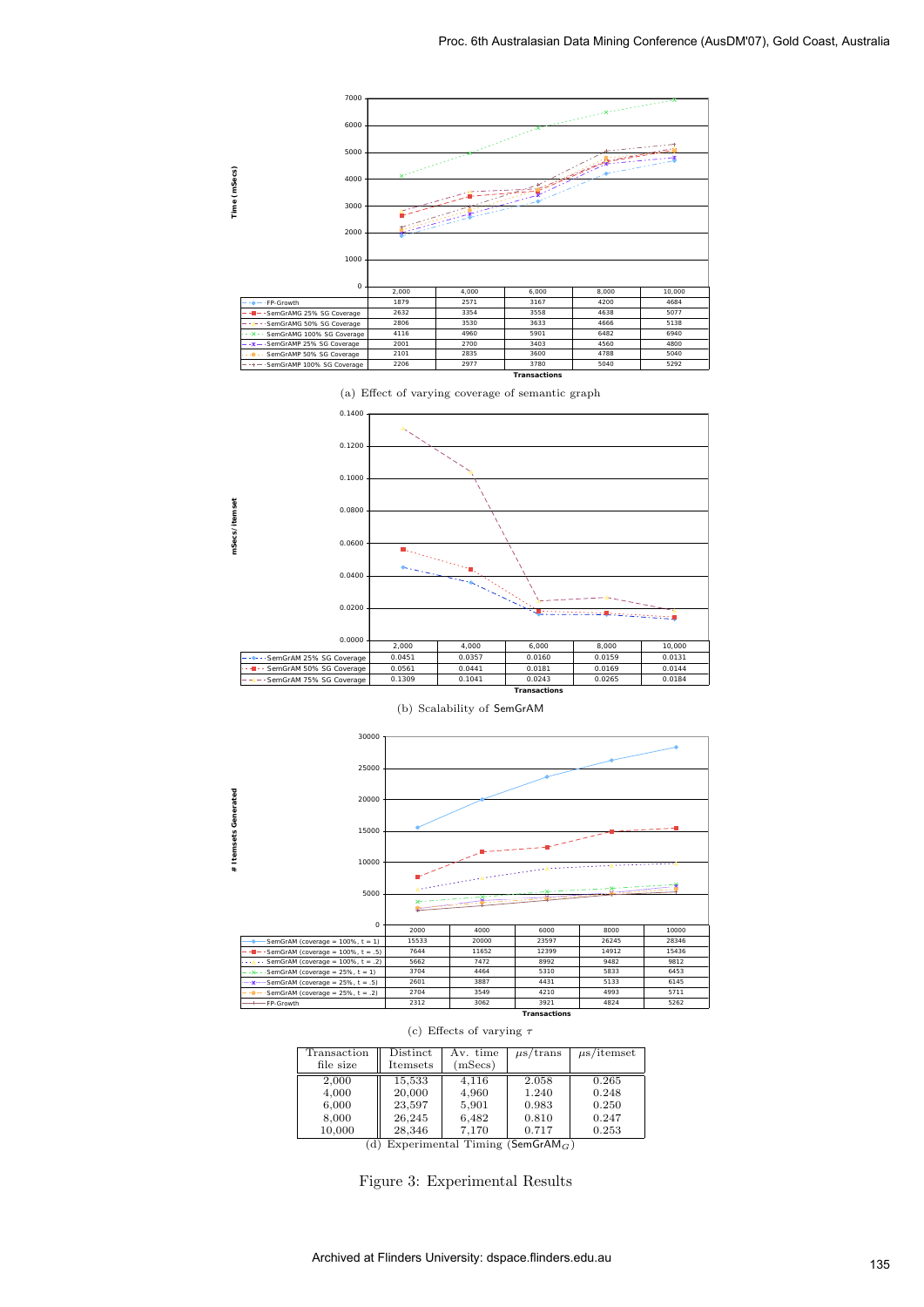#### References

- Agrawal, R., Imielinski, T. & Swami, A. (1993), Mining association rules between sets of items in large databases, in P. Buneman & S. Jajodia, eds, 'ACM SIGMOD International Conference on the Management of Data', ACM Press, Washington DC, USA, pp. 207–216.
- Agrawal, R. & Srikant, R. (1995), Mining sequential patterns, in P. Yu & A. Chen, eds, '11th International Conference on Data Engineering (ICDE'95)', IEEE Computer Society Press, Taipei, Taiwan, pp. 3–14.
- Budanitsky, A. & Hirst, G. (2000), Semantic distance in WordNet: An experimental, application-oriented evaluation of five measures, in 'Workshop on Word-Net and Other Lexical Resources, in the North American Chapter of the Association for Computational Linguistics (NAACL-2000)', Pittsburgh, PA, USA.
- Ceglar, A. & Roddick, J. F. (2006), 'Association mining', ACM Computing Surveys 38(2).
- Ceglar, A., Roddick, J. F., Calder, P. & Rainsford, C. P. (2005), 'Visualising hierarchical associations', Knowledge and Information Systems 8(3), 257–275.
- Cheung, D., Han, J., Ng, V. & Wong, C. (1996), Maintenance of discovered association rules in large databases: an incremental updating technique, in S. Su, ed., '12th International Conference on Data Engineering (ICDE'96)', IEEE Computer Society, New Orleans, Louisiana, USA, pp. 106–114.
- Ertöz, L., Steinbach, M. & Kumar, V.  $(2002)$ , A new shared nearest neighbor clustering algorithm and its applications,  $i\tilde{n}$  R. Grossman, J. Han, V. Kumar, H. Mannila & R. Motwani, eds, '2nd SIAM International Conference on Data Mining (SDM'02)', SIAM, Arlington, VA, USA.
- Ertöz, L., Steinbach, M. & Kumar, V. (2003), Finding topics in collections of documents: A shared nearest neighbor approach, in W. Wu, H. Xiong & S. Shekhar, eds, 'Clustering and Information Retrieval 2003', Kluwer, pp. 83–104.
- Fellbaum, C., ed. (1998), WordNet: An Electronic Lexical Database, Bradford Books.
- Gray, B. & Orlowska, M. (1998), CCAIIA: Clustering categorical attributes into interesting association rules, in X. Wu, K. Ramamohanarao & K. Korb, eds, '2nd Pacific-Asia Conference on Research and Development in Knowledge Discovery and Data Mining (PAKDD-98)', Vol. 1394 of LNAI, Springer, Melbourne, Australia, pp. 132–143.
- Guha, S., Rastogi, R. & Shim, K. (1999), Rock: A robust clustering algorithm for categorical attributes, in '15th International Conference on Data Engineering', IEEE Computer Society Press, Sydney, Australia, pp. 512–521.
- Han, E.-H., Karypis, G., Kumar, V. & Mobashar, B. (1997), Clustering based on association rule hypergraphs, in 'Workshop on Research Issues on Data Mining and Knowledge Discovery (DMKD'97)', Tucson, Arizona.
- Han, J. & Fu, Y. (1999), 'Mining multiple-level association rules from large databases', IEEE Transactions on Knowledge and Data Engineering 11(5), 798–804.
- Han, J., Pei, J. & Yin, Y. (2000), Mining frequent patterns without candidate generation, in W. Chen, J. Naughton & P. Bernstein, eds, 'ACM SIGMOD International Conference on the Management of Data (SIGMOD 2000)', ACM Press, Dallas, TX, USA, pp. 1–12.
- Jarmasz, M. (2003), Roget's Thesaurus as a Lexical Resource for Natural Language Processing, Masters, University of Ottawa.
- Jarvis, R. A. & Patrick, E. A. (1973), 'Clustering using a similarity measure based on shared nearest neighbors', IEEE Transactions on Computers C- $22(11)$ .
- Koperski, K. & Han, J. (1995), Discovery of spatial association rules in geographic information databases, in '4th International Symposium on Large Spatial Databases', Maine, pp. 47–66.
- Kosters, W. A., Marchiori, E. & Oerlemans, Ard, A. J. (1999), Mining clusters with association rules, in D. Hand, J. Kok & M. Berthold, eds, '3rd International Symposium on Advances in Intelligent Data Analysis, IDA-99', Vol. 1642 of LNCS, Springer, Amsterdam, p. 39.
- Kouris, I. N., Makris, C. & Tsakalidis, A. K. (2003), An improved algorithm for minign association rules using multiple support values, in I. Russell & S. Haller, eds, '16th Florida International Artificial Intelligence Research Society Conference', AAAI Press, St. Augustine, Florida, USA, pp. 309–313.
- Kuok, C., Fu, A. & Wong, M. H. (1998), 'Mining fuzzy association rules in databases', ACM SIG- $MOD$  Record 27(1), 41–46.
- Lee, Y.-C., Hong, T.-P. & Lin, W.-Y. (2005), 'Mining association rules with multiple minimum supoports using maximum constraints', International Journal of Approximate Reasoning  $40(1-2)$ , 44-54.
- Lent, B., Swami, A. & Widom, J. (1997), Clustering association rules, in A. Gray & P.-A. Larson, eds, '13th International Conference on Data Engineering', IEEE Computer Society Press, Birmingham, UK, pp. 220–231.
- Lu, Y. (1997), Concept Hierarchy in Data Mining: Specification, Generation and Implementation, Master of science, Simon Fraser University.
- Mazlack, L. & Coppock, S. (2002), Granulating data on non-scalar attribute values, in 'IEEE International Conference on Fuzzy Systems', Honolulu, pp. 944–949.
- Mooney, C. H., De Vries, D. & Roddick, J. F. (2006), A multi-level framework for the analysis of sequential data, in S. Simoff & G. Williams, eds, 'Data Mining: Theory, Methodology, Techniques, and Applications', Vol. 3755 of LNAI, Springer, Heidelberg, Germany, pp. 229–243.
- Nanavati, A., Chitrapura, K. P., Joshi, S. & Krishnapuram, R. (2001), Mining generalised disjunctive association rules, in '10th International Conference on Information and Knowledge Management (CIKM'01)', ACM Press, Atlanta, Georgia, USA, pp. 482–489.
- Ong, K. L., Ng, W. K. & Lim, E. P. (2001), Large mining multi-level rules with recurrent items using fp-tree, in '3rd IEEE Conference on Information, Communications and Signal Processing (ICICS'2001)', Springer, Singapore.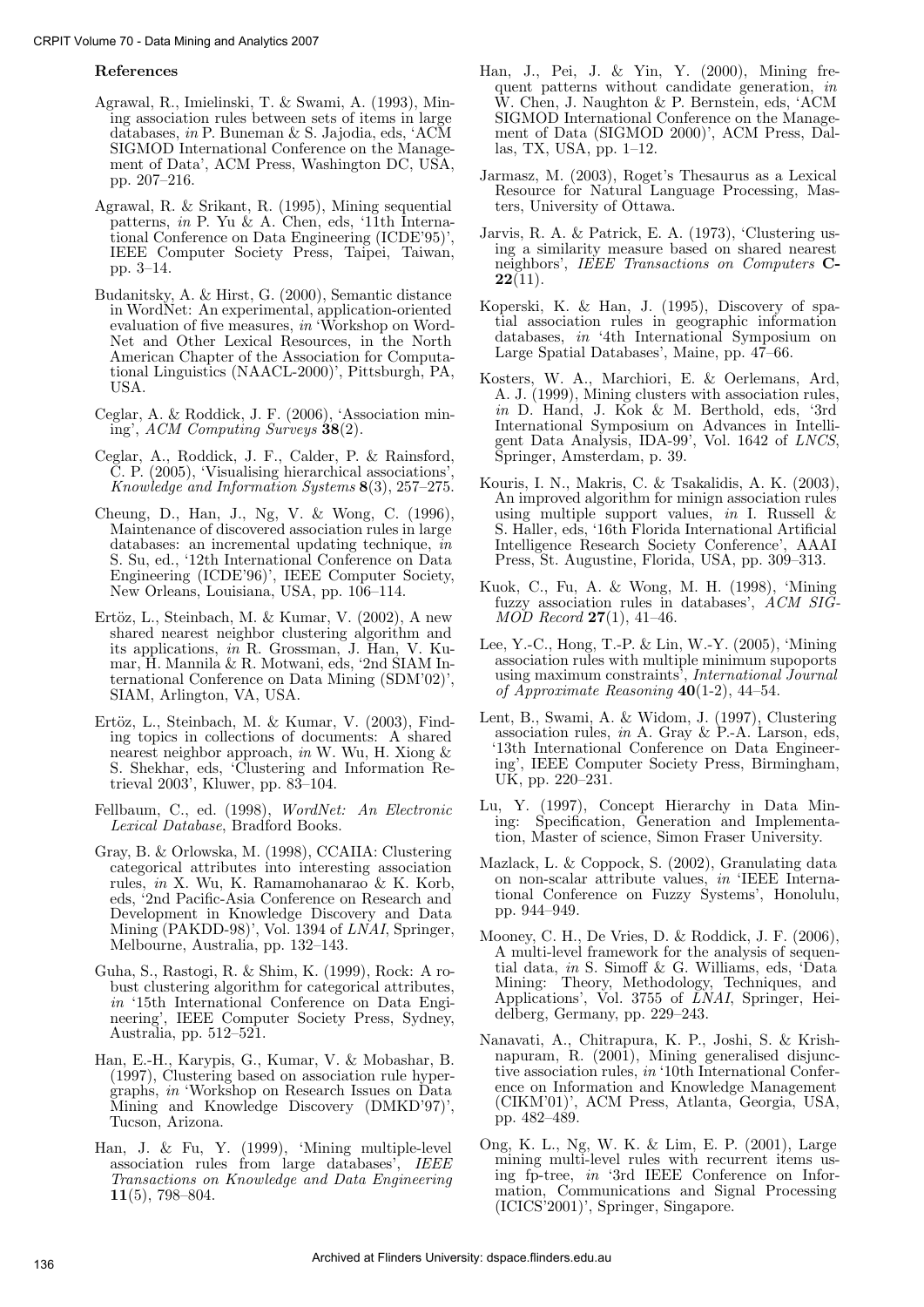- Oommen, B. J. & Loke, R. K. S. (1995), Pattern recognition of strings with substitutions, insertions, deletions and generalized transpositions, in 'IEEE International Conference on Systems, Man and Cybernetics', Vol. 2, IEEE, pp. 1154–1159.
- Oommen, B. J. & Zhang, K. (1996), 'The normalized string editing problem revisited', IEEE Transactions on Pattern Analysis and Machine Intelligence 18(6), 669–672.
- Openshaw, S. (1983), The Modifiable Areal Unit Problem (Concepts and Techniques in Modern Geography), Geo Books, Norwich, UK.
- Rainsford, C., Mohania, M. & Roddick, J. F. (1997), A temporal windowing approach to the incremental maintenance of association rules, in J. Fong, ed., '8th International Database Workshop, Data Mining, Data Warehousing and Client/Server Databases (IDW'97)', Springer, Hong Kong, pp. 78–94.
- Roddick, J. F., Hornsby, K. & De Vries, D. (2003), A unifying semantic distance model for determining the similarity of attribute values, in M. Oudshoorn, ed., '26th Australasian Computer Science Conference (ACSC2003)', Vol. 16 of CRPIT, ACS, Adelaide, Australia, pp. 111–118.
- Roddick, J. F. & Spiliopoulou, M. (2002), 'A survey of temporal knowledge discovery paradigms and methods', IEEE Transactions on Knowledge and Data Engineering 14(4), 750–767.
- Shen, L. & Shen, H. (1998), Mining flexible multiple-level association rules in all concept hierarchies, in G. Quirchmayr, E. Schweighofer & T. Bench-Capon, eds, '9th International Conference on Database and Expert Systems Applications, DEXA'98', Vol. 1460 of LNCS, Springer, Vienna, Austria, pp. 786–795.
- Spencer, J. (2001), The Strange Logic of Random Graphs, Springer.
- Srikant, R. & Agrawal, R. (1996), Mining sequential patterns: generalisations and performance improvements,  $in$  P. M. G. Apers, M. Bouzeghoub  $\&$ G. Gardarin, eds, 'International Conference on Extending Database Technology, EDBT'96', Vol. 1057 of LNCS, Springer, Avignon, France, pp. 3–17.
- Srikant, R. & Agrawal, R. (1997), 'Mining generalized association rules', Future Generation Computer Systems 13(2-3), 161–180.
- Suk, C.-Y. & Park, E. (1999), An approach to intensional query answering at multiple abstraction levels using data mining approaches, in '32nd Annual Hawaii International Conference on Systems Sciences, HICSS-32', IEEE Comput. Soc, Los Alamitos, CA, USA.
- Zaki, M. J., Parthasarathy, S., Ogihara, M. & Li, W. (1997), New algorithms for fast discovery of association rules, in '3rd International Conference on Knowledge Discovery and Data Mining (KDD-97)', AAAI Press, Newport Beach, CA, USA, pp. 283– 286.